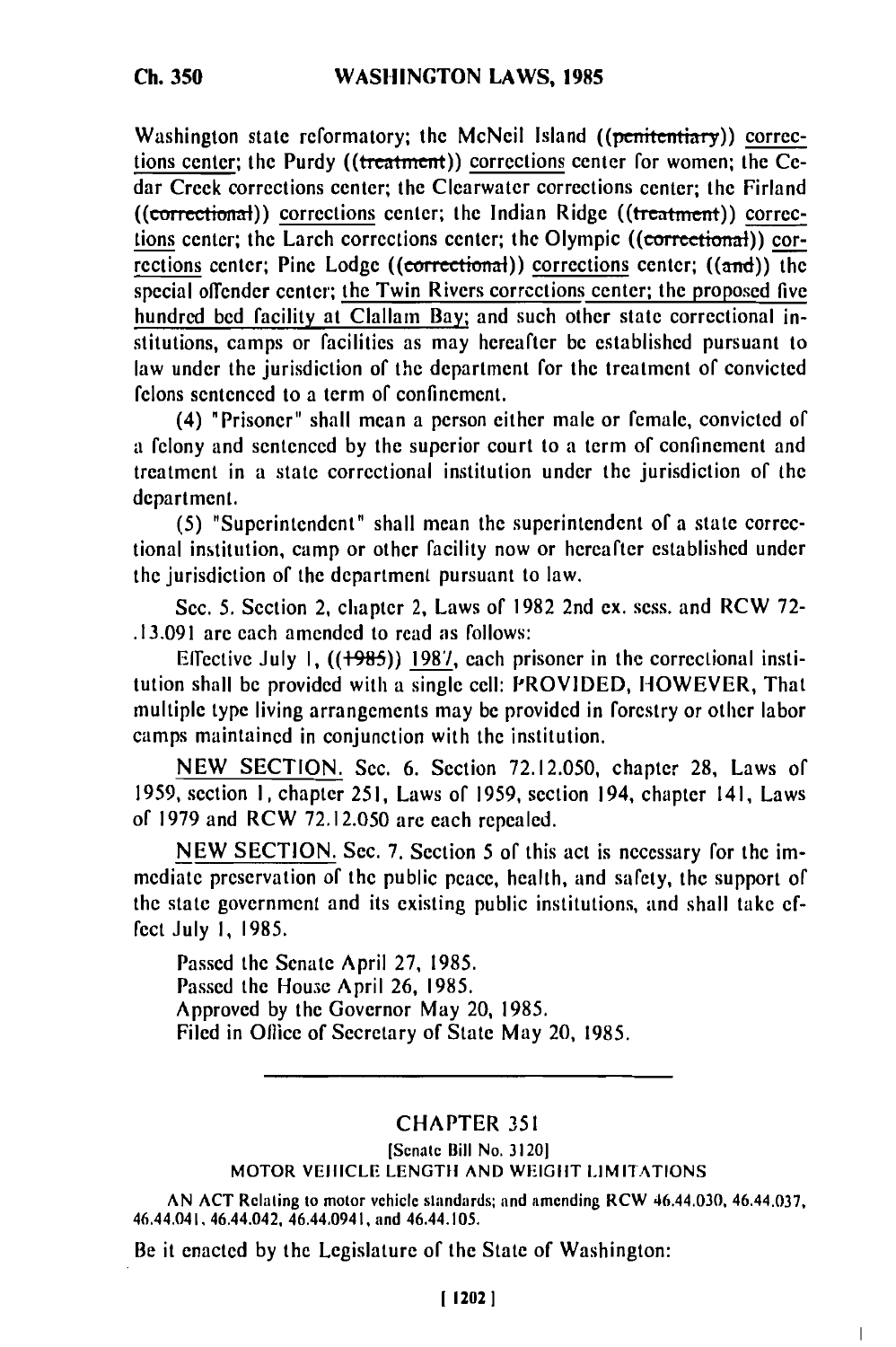Sec. 1. Section 46.44.030, chapter 12, Laws of 1961 as last amended by section 1, chapter 104, Laws of 1984 and RCW 46.44.030 are each amended to read as follows:

It is unlawful for any person to operate upon the public highways of this state any vehicle other than a municipal transit vehicle having an overall length, with or without load, in excess of forty feet: PROVIDED, That an auto stage or school bus shall not exceed an overall length, inclusive of front and rear bumpers, of forty feet: PROVIDED FURTHER, That the route of any auto stage in excess of thirty-five feet or school bus in excess of thirty-six feet six inches upon or across the public highways shall be limited as determined by the department of transportation for state highways, or by the local legislative authority for other public roads.

It is unlawful for any person to operate on the highways of this state any combination of vehicles that contains a vehicle of which the permanent structure is in excess of forty-eight feet.

It is unlawful for any person to operate upon the public highways of this state any combination consisting of a tractor and semitrailer that has a semitrailer length in excess of forty-eight feet or a combination consisting of a tractor and two trailers in which the combined length of the trailers exceeds  $((\text{ffty}=$ nine)) sixty feet.

It is unlawful for any person to operate on the highways of this state any combination consisting of a truck and trailer with an overall length, with or without load, in excess of  $((sixty=fwe))$  seventy-five feet $((\frac{\pi}{6})^{n}$ combination consisting of a tractor and a stinger steered semitrailer that has an overall length in excess of sixty-five feet without load or in excess of seventy feet with load.

"Stinger steered" as used in this section means a tractor and semitrailer combination that has the coupling connecting the semitrailer to the tractor located to the rear of the center line of the rear axle of the tractor)).

These length limitations do not apply to vehicles transporting poles, pipe, machinery, or other objects of a structural nature that cannot be dismembered and operated by a public utility when required for emergency repair of public service facilities or properties, but in respect to night transportation every such vehicle and load thereon shall be equipped with a sufficient number of clearance lamps on both sides and marker lamps upon the extreme ends of any projecting load to clearly mark the dimensions of the load.

The length limitations described in this section are exclusive of safety and energy conservation devices, such as mud flaps and splash and spray suppressant devices, refrigeration units or air compressors, and other devices that the department determines to be necessary for safe and efficient operation of commercial vehicles. No device excluded under this paragraph from the limitations of this section may have, by its design or use, the capability to carry cargo.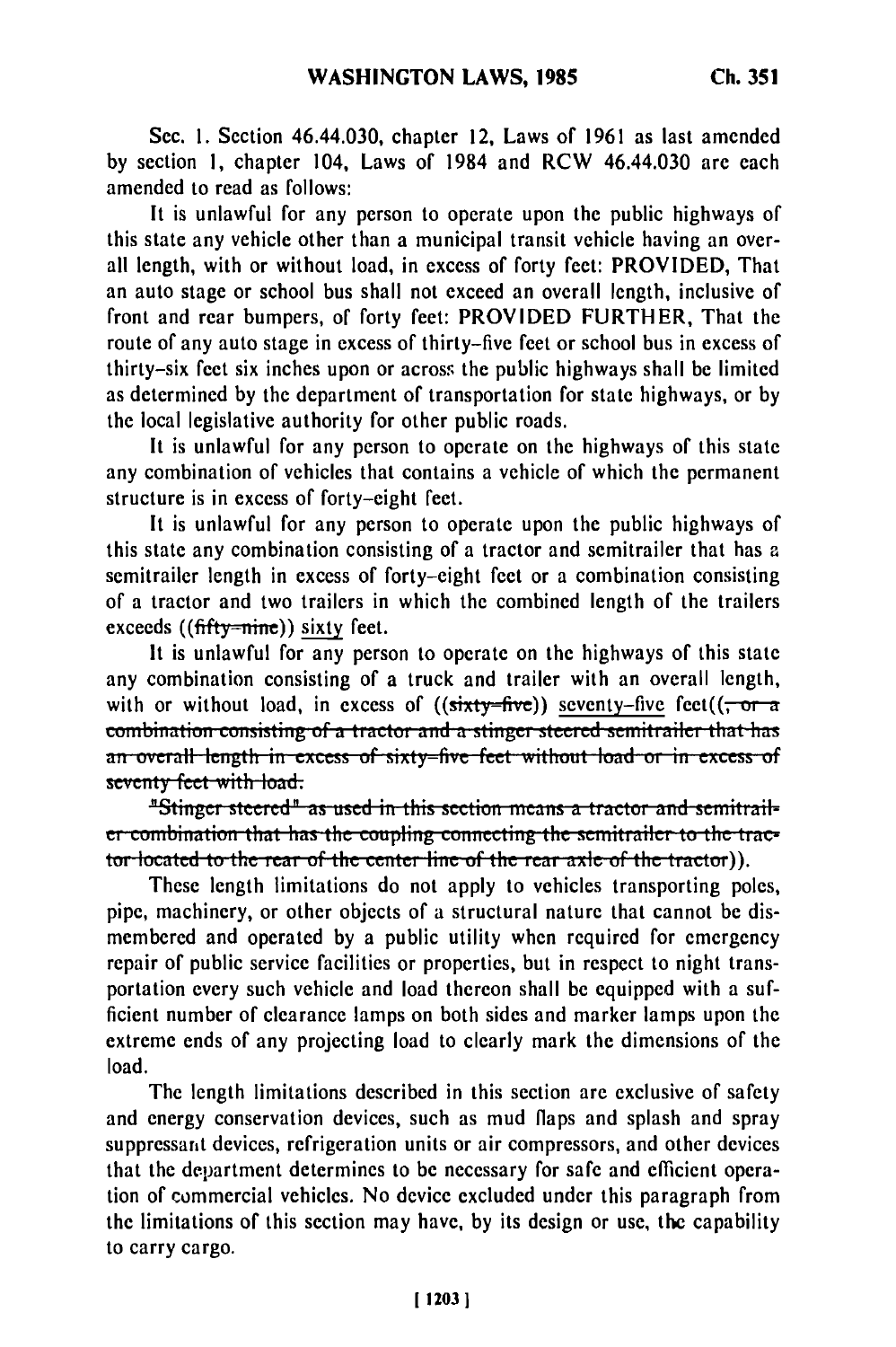Sec. 2. Section 46.44.037, chapter 12, Laws of 1961 as last amended by section 53, chapter 7, Laws of 1984 and RCW 46.44.037 are each amended to read as follows:

Notwithstanding the provisions of RCW 46.44.036 and subject to such rules and regulations governing their operation as may be adopted by the state department of transportation, operation of the following combinations is lawful:

(I) A combination consisting of a truck tractor, a semitrailer, and another semitrailer or a full trailer. In this ((connection)) combination a converter gear used to convert a semitrailer into a full trailer shall be considered to be a part of the full trailer and not a separate vehicle. A converter gear being pulled without load and not used to convert a semitrailer into a full trailer may be substituted in lieu of a full trailer or a semitrailer in any lawful combination;

(2) A combination consisting of three trucks or truck tractors used in driveaway service where two of the vehicles are towed by the third in double saddlemount position;

(3) A combination consisting of a truck tractor carrying a freight compartment no longer than eight feet, a semitrailer, and another semitrailer or full trailer that meets the legal length requirement for a truck and trailer combination set forth in RCW 46.44.030.

Sec. 3. Section 22, chapter 64, Laws of 1975-'76 2nd ex. sess. as amended by section 2, chapter 81, Laws of 1977 and RCW 46.44.041 are each amended to read as follows:

No vehicle or combination of vehicles shall operate upon the public highways of this state with a gross load on any single axle in excess of twenty thousand pounds, or upon any group of axles in excess of that set forth in the following table, except that two consecutive sets of tandem axles may carry a gross load of thirty-four thousand pounds each, if the overall distance between the first and last axles of such consecutive sets of tandem axles is thirty-six feet or more.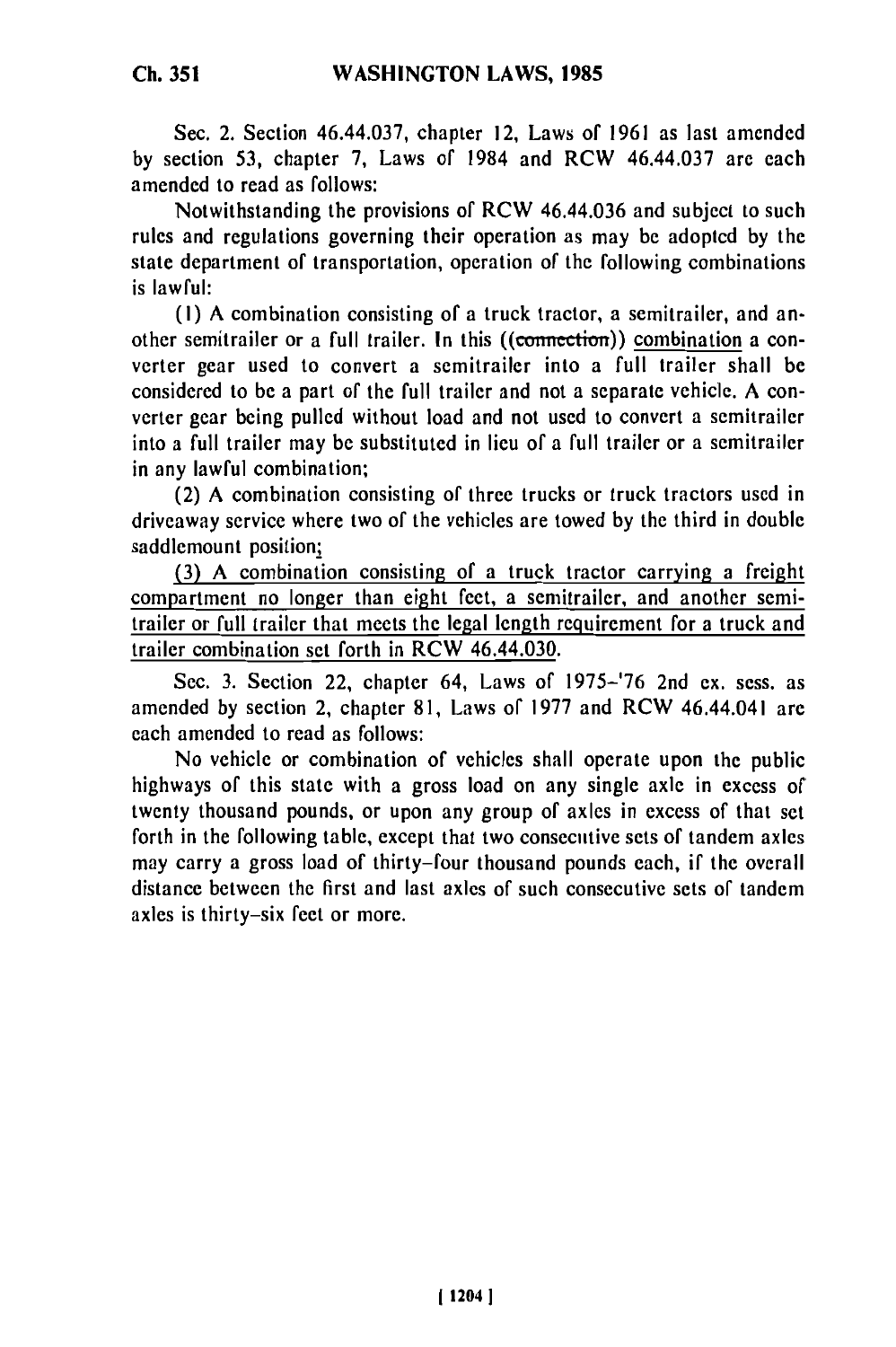| $(\overline{\text{Dis}})$ |                   |                          |                                        |       |                                               |                  |       |       |
|---------------------------|-------------------|--------------------------|----------------------------------------|-------|-----------------------------------------------|------------------|-------|-------|
| tance                     |                   |                          |                                        |       |                                               |                  |       |       |
| in feet                   |                   |                          |                                        |       | Maximum load in pounds                        |                  |       |       |
| <del>between</del>        |                   |                          |                                        |       | <del>carried on any group of 2</del>          |                  |       |       |
| the ex-                   |                   |                          |                                        |       | or more consecutive axles                     |                  |       |       |
| tremes                    |                   |                          |                                        |       |                                               |                  |       |       |
| of any                    |                   |                          |                                        |       | <del>*(Maximum load in pounds carried</del>   |                  |       |       |
| group                     |                   |                          |                                        |       | on any group of 2 consecutive                 |                  |       |       |
| $of-2$                    |                   |                          |                                        |       | sets of tandem axles)                         |                  |       |       |
| <del>or more</del>        |                   |                          |                                        |       |                                               |                  |       |       |
| consecu-                  |                   |                          |                                        |       |                                               |                  |       |       |
| tiv <del>e -</del>        | z                 | ᢋ                        |                                        | 5     | f                                             |                  | ₽     | ۹     |
| a <del>xles</del> —       | axles             | <del>axles</del>         | axles                                  | axles | <del>axles</del>                              | <del>axles</del> | axles | axies |
| 4                         | <del>34,000</del> |                          |                                        |       |                                               |                  |       |       |
| s                         | $-34,000$         |                          |                                        |       |                                               |                  |       |       |
| ᠋ᡠ                        | $-34,000$         |                          |                                        |       |                                               |                  |       |       |
| $^{\rm \tau}$             | $-34,000$         |                          |                                        |       |                                               |                  |       |       |
| ୫−                        |                   | <del>34,000 36,500</del> |                                        |       |                                               |                  |       |       |
| 马                         |                   | <del>39,000 38,000</del> |                                        |       |                                               |                  |       |       |
|                           |                   | $10 - 40,000 - 39,500$   |                                        |       |                                               |                  |       |       |
| $^{\rm +}$                |                   | 41,000                   |                                        |       |                                               |                  |       |       |
| $+2-$                     |                   | 42,500 42,500            |                                        |       |                                               |                  |       |       |
| $+3-$                     |                   | 44,000 44,000            |                                        |       |                                               |                  |       |       |
| $+$                       |                   | 45,500 45,500            |                                        |       |                                               |                  |       |       |
| <del>15 —</del>           |                   | 47,000 47,000            |                                        |       |                                               |                  |       |       |
| $16-$                     |                   |                          | 48,000-48,000-48,000                   |       |                                               |                  |       |       |
| $+7$                      |                   |                          | 48,500-48,500-49,000                   |       |                                               |                  |       |       |
| $+8-$                     |                   |                          | <del>49,500 49,500 50,000</del>        |       |                                               |                  |       |       |
| <del>19</del>             |                   |                          | <del>50,000 50,000 51,000</del>        |       |                                               |                  |       |       |
| $20 -$                    |                   |                          | 51,000 51,000 52,000 52,000            |       |                                               |                  |       |       |
|                           |                   |                          | $55,500*$                              |       |                                               |                  |       |       |
| $2+$                      |                   |                          | <del>51,500 51,500 53,000 53,000</del> |       |                                               |                  |       |       |
|                           |                   |                          | $56,000*$                              |       |                                               |                  |       |       |
| <del>22</del>             |                   |                          | 52,500-52,500-54,000-54,000            |       |                                               |                  |       |       |
|                           |                   |                          | $56,500*$                              |       |                                               |                  |       |       |
| <del>23</del>             |                   |                          | <del>53,000-53,000-55,000-55,000</del> |       |                                               |                  |       |       |
|                           |                   |                          | <del>57,500)*</del>                    |       |                                               |                  |       |       |
| 24                        |                   |                          |                                        |       | <del>54,000 54,000 55,500 56,000 56,000</del> |                  |       |       |
|                           |                   |                          | $58,000*$                              |       |                                               |                  |       |       |
| <del>25</del>             |                   |                          |                                        |       | 54,500 55,000 56,500 57,000 57,000            |                  |       |       |
|                           |                   |                          | $58,500*$                              |       |                                               |                  |       |       |
| 26                        |                   |                          |                                        |       | <del>55,500 56,000 57,500 58,000 58,000</del> |                  |       |       |
|                           |                   |                          | $59,500*$                              |       |                                               |                  |       |       |
|                           |                   |                          |                                        |       |                                               |                  |       |       |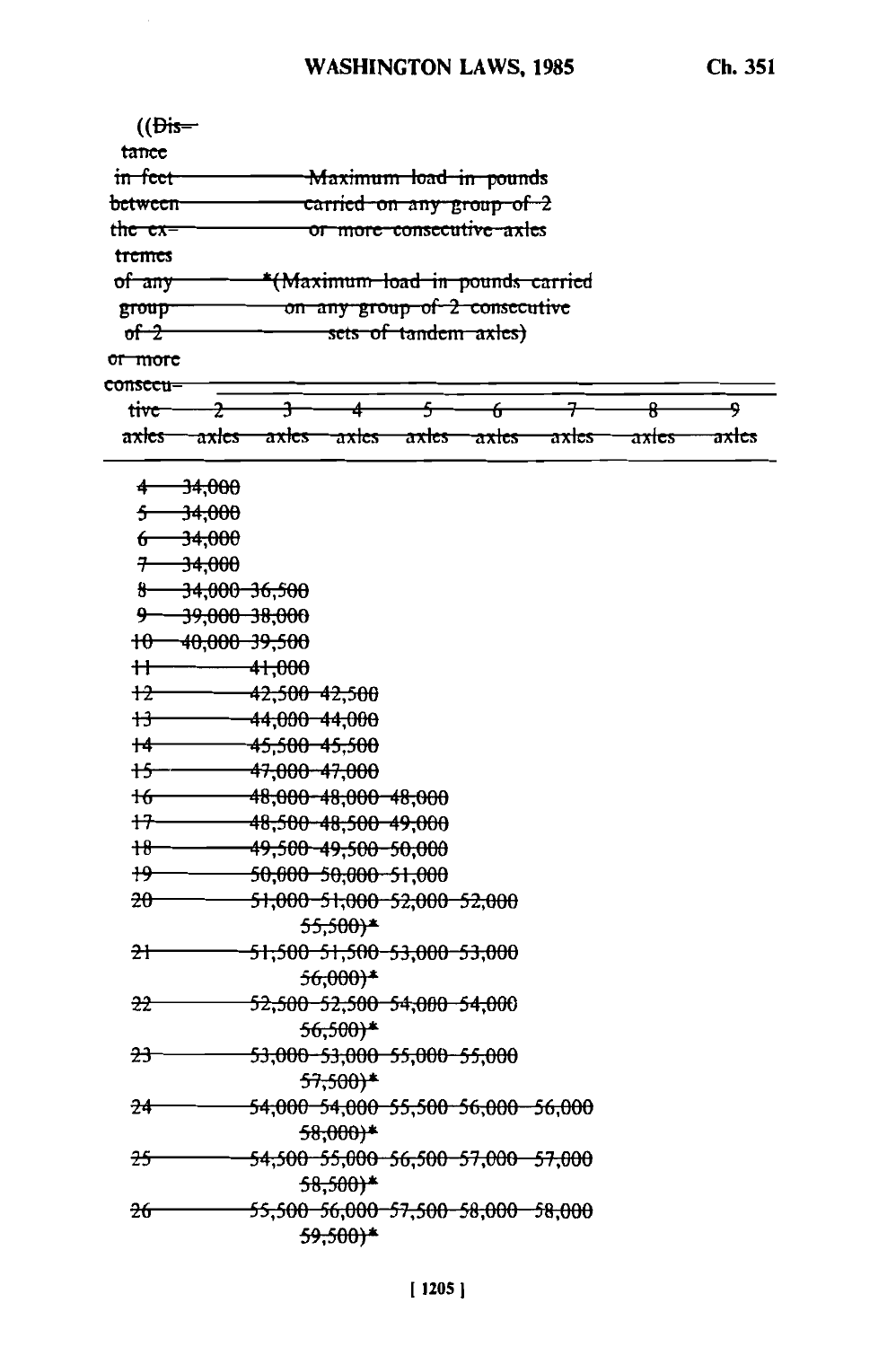| $(\overline{\text{Dis}})$ |    |   |                       |                |                                               |                                                       |                                                       |       |
|---------------------------|----|---|-----------------------|----------------|-----------------------------------------------|-------------------------------------------------------|-------------------------------------------------------|-------|
| t <del>ance</del>         |    |   |                       |                |                                               |                                                       |                                                       |       |
| in feet                   |    |   |                       |                | Maximum load in pounds                        |                                                       |                                                       |       |
| <del>between</del>        |    |   |                       |                | carried on any group of 2                     |                                                       |                                                       |       |
| the ex-                   |    |   |                       |                | <del>or more consecutive axles</del>          |                                                       |                                                       |       |
| tremes                    |    |   |                       |                |                                               |                                                       |                                                       |       |
| of any                    |    |   |                       |                | *(Maximum load in pounds carried              |                                                       |                                                       |       |
| <del>group</del>          |    |   |                       |                | on any group of 2 consecutive                 |                                                       |                                                       |       |
| $of-2$                    |    |   |                       |                | sets of tandem axles)                         |                                                       |                                                       |       |
| <del>or more</del>        |    |   |                       |                |                                               |                                                       |                                                       |       |
| <del>consecu-</del>       |    |   |                       |                |                                               |                                                       |                                                       |       |
| tiv <del>e</del>          | ÷. | ᠲ | 4                     | $\overline{f}$ | $\overline{f}$                                | 7                                                     | $\overline{R}$                                        | ۰     |
| $\frac{5}{100}$           |    |   |                       |                |                                               | axles axles axles axles axles axles                   | <del>axles</del>                                      | axies |
| <del>27</del>             |    |   | $60,000$ <sup>*</sup> |                | <del>56,000 57,000 58,500 59,000 59,000</del> |                                                       |                                                       |       |
| 28                        |    |   | $60,500*$             |                |                                               | 57,000-58,000-60,000-60,000-60,000-60,000             |                                                       |       |
| <del>29.</del>            |    |   | $61,500*$             |                |                                               | 57,500-59,000-60,500-61,000-61,000-61,000             |                                                       |       |
| $\overline{\mathcal{H}}$  |    |   | $62,000*$             |                |                                               | <del>58,500-59,000-61,500-62,000-62,000--62,000</del> |                                                       |       |
| 3Ŧ                        |    |   | $62,500*$             |                |                                               | 59,000-60,500-62,500-63,000-63,000-63,000             |                                                       |       |
| <del>32.</del>            |    |   | $63,500*$             |                |                                               |                                                       | $60,000$ 61,500 63,500 64,000 64,000 64,000 64,000    |       |
| <del>33</del>             |    |   | $64,000$ <sup>*</sup> |                |                                               |                                                       | $62,500$ $64,500$ $65,000$ $65,000$ $65,000$ $65,000$ |       |
| 34                        |    |   | $64,500*$             |                |                                               |                                                       | 63,500 65,000 66,500 66,500 66,500 66,500             |       |
| <del>35.</del>            |    |   | 65,500)*              |                |                                               |                                                       | 64,500 66,500 67,500 67,500 67,500 67,500             |       |
| 36                        |    |   | $68,000*$             |                |                                               |                                                       | 65 <del>,500 67,500 68,500 68,500 68,500 68,500</del> |       |
| <del>37</del>             |    |   |                       |                |                                               |                                                       | <del>66,500 68,500 69,500 69,500 69,500 69,500</del>  |       |
| <del>38</del>             |    |   |                       |                |                                               |                                                       | 67,500 69,000 70,500 70,500 70,500 70,500             |       |
| <del>39</del>             |    |   |                       |                |                                               |                                                       | $-68,000$ 70,000 71,500 71,500 71,500 71,500          |       |
| $40-$                     |    |   |                       |                |                                               |                                                       | 68,500 71,000 72,500 72,500 72,500 72,500             |       |
| $+$                       |    |   |                       |                |                                               |                                                       | 69,500 72,000 73,500 73,500 73,500 73,500             |       |
| $42 -$                    |    |   |                       |                |                                               |                                                       | 70,000 73,000 74,500 74,500 74,500 74,500             |       |
| $+3-$                     |    |   |                       |                |                                               |                                                       | 70,500-74,000-75,500-75,500-75,500-75,500             |       |
| $44 -$                    |    |   |                       |                |                                               |                                                       | 71,500-75,000-76,500-76,500-76,500-76,500             |       |
| $45 -$                    |    |   |                       |                |                                               |                                                       | 72,000 76,000 78,000 78,000 78,000 78,000             |       |
| $46 -$                    |    |   |                       |                |                                               |                                                       | 72,500-76,500-79,000-79,000-79,000-79,000             |       |
|                           |    |   |                       |                |                                               |                                                       |                                                       |       |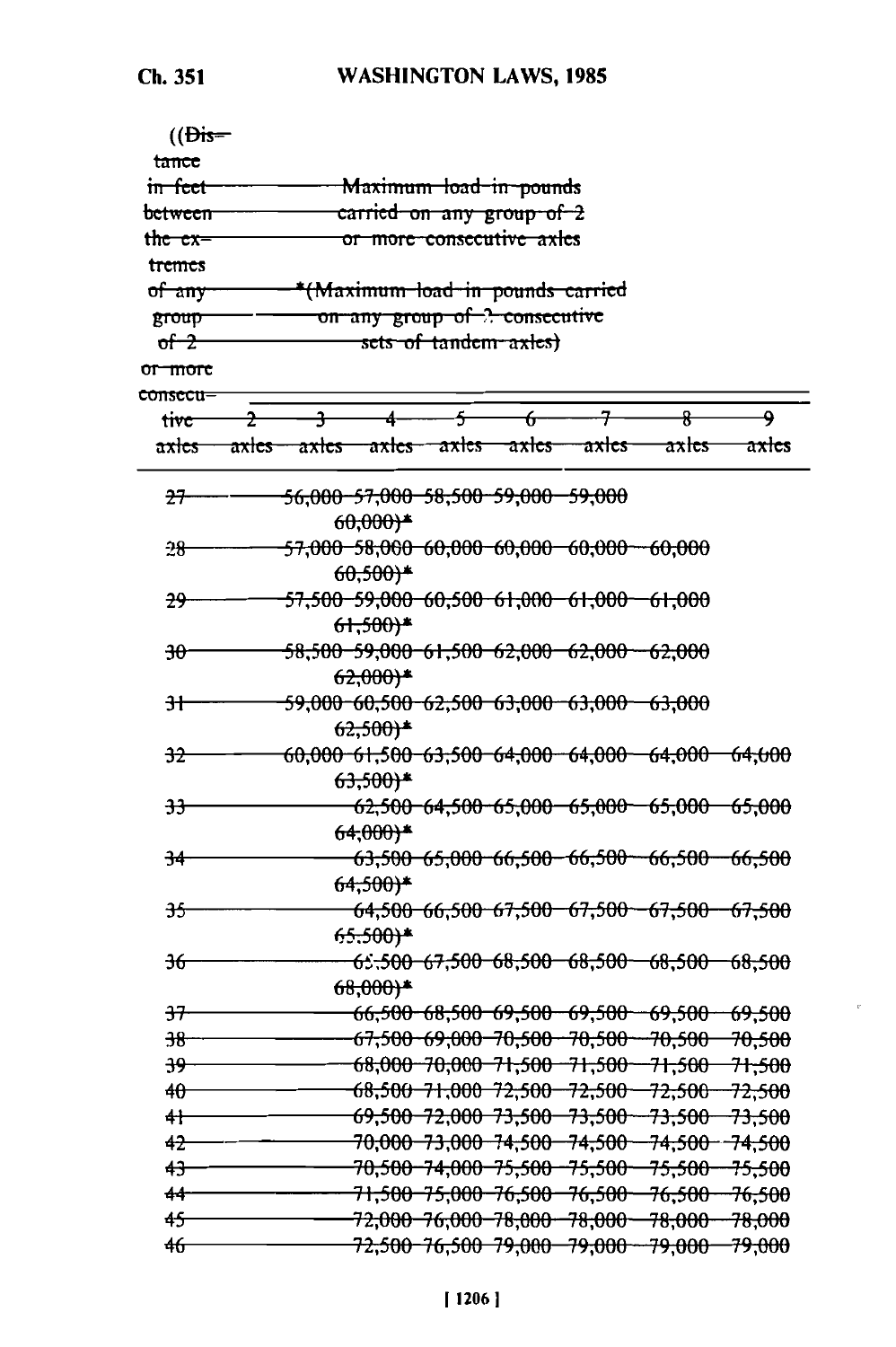| $(\theta$ is=       |                                                                         |  |
|---------------------|-------------------------------------------------------------------------|--|
| tance               |                                                                         |  |
| <del>in feet</del>  | Maximum load in pounds                                                  |  |
| <del>between-</del> | carried on any group of 2                                               |  |
| the ex=             | or more consecutive axles                                               |  |
| tremes              |                                                                         |  |
| of any              | *(Maximum load in pounds carried                                        |  |
| group               | on any group of 2 consecutive                                           |  |
| $of 2$              | sets of tandem axles)                                                   |  |
| <del>or more</del>  |                                                                         |  |
| <del>consecu=</del> |                                                                         |  |
| <b>tive</b>         | $\overline{5}$<br>7<br>$\theta$ -<br>۹<br>$\overline{+}$<br>ᡩ<br>÷<br>4 |  |
| <del>axles</del>    | axles axles axles axles axles<br>axles—<br>axles<br><del>axles</del>    |  |
| 47                  | 73,500-77,500-80,000-80,000-80,000-80,000                               |  |
| $48 -$              | 74,000 78,000 81,000 81,000 81,000 81,000                               |  |
| $49 -$              | 74,500 78,500 82,000 82,000 82,000 82,000                               |  |
| $50-$               | 75,500 79,000 83,000 83,000 83,000 83,000                               |  |
| <del>51-</del>      | 76,000 80,000 84,000 84,000 84,000 84,000                               |  |
| $52-$               | 76,500-80,500-85,000-85,000-85,000-<br>85,000                           |  |
| <del>53</del>       | 77,500-81,000-86,000-86,000-87,000-87,000                               |  |
| 54                  | 78,000 81,500 86,500 87,500 89,000 89,000                               |  |
| $55-$               | 78,500 82,500 87,000 88,000 91,000 91,000                               |  |
| $56 -$              | 79,500-83,000-87,500-90,000--93,000--93,000                             |  |
| $57 -$              | 80,000 83,500 88,000 91,000 95,000 95,000                               |  |
| $58 -$              | 84,000-89,000-92,500-97,000-97,000                                      |  |
| $59 -$              | 85,000-89,500-93,500-99,000-99,000                                      |  |
| $60-$               | 85,500-90,000-95,000-100,500-100,500                                    |  |
| $6+$                | 86,000-90,500-95,500-101,000-102,500                                    |  |
| $62 -$              | 86,500-91,000-96,000-101,500-104,000                                    |  |
| 63                  | 87,500-92,000--96,500-102,000-105,500                                   |  |
| 64                  | 88,000 92,500 97,000 102,500 105,500                                    |  |
| 65                  | 88,500-93,000-98,000-103,000-105,500                                    |  |
| <del>66-</del>      | 89,000 93,500 98,500 103,500 105,500                                    |  |
| 67                  | 90,000 94,000 99,000 104,000 105,500                                    |  |
| $68 -$              | 90,500 94,500 99,500 104,500 105,500                                    |  |
| 69-                 | 91,000 95,500 100,000 105,500 105,500                                   |  |
| $70 -$              | 91,500 96,000 101,000 105,500 05,500)                                   |  |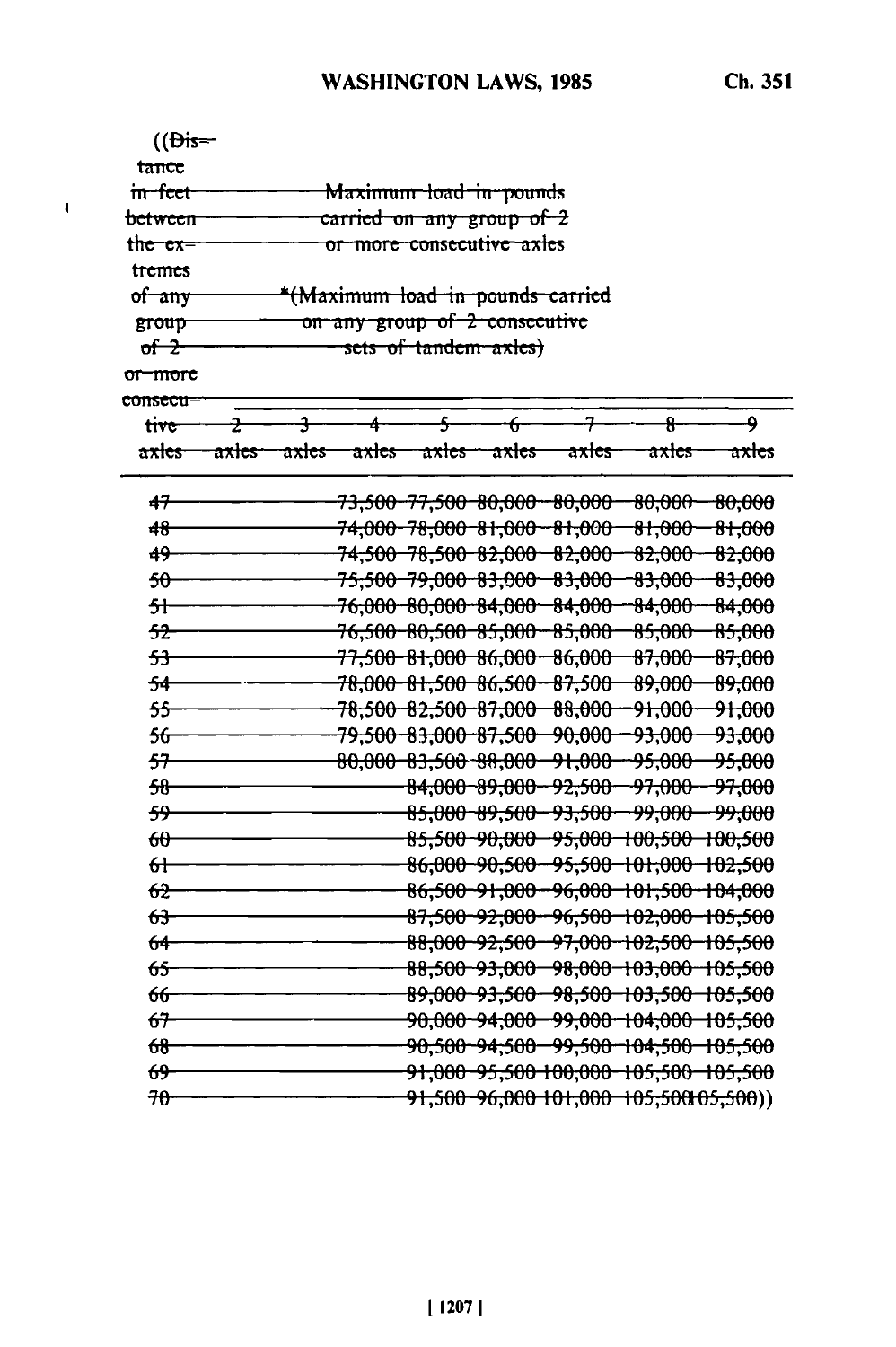| Ch. 351 |  |
|---------|--|
|---------|--|

 $\epsilon$ 

| Dis-                                                    |                |                         |                                              |                      |                           |       |       |       |
|---------------------------------------------------------|----------------|-------------------------|----------------------------------------------|----------------------|---------------------------|-------|-------|-------|
| tance                                                   |                |                         |                                              |                      |                           |       |       |       |
| in feet                                                 |                |                         |                                              |                      | Maximum load in pounds    |       |       |       |
| between                                                 |                |                         |                                              |                      | carried on any group of 2 |       |       |       |
| the $ex-$                                               |                |                         |                                              |                      | or more consecutive axles |       |       |       |
| tremes                                                  |                |                         |                                              |                      |                           |       |       |       |
| of any                                                  |                |                         |                                              |                      |                           |       |       |       |
| group                                                   |                |                         |                                              |                      |                           |       |       |       |
| $of_2$                                                  |                |                         |                                              |                      |                           |       |       |       |
| or more                                                 |                |                         |                                              |                      |                           |       |       |       |
| consecu-                                                |                |                         |                                              |                      |                           |       |       |       |
| tive                                                    | $\overline{2}$ | $\overline{\mathbf{3}}$ | $\overline{\mathbf{4}}$                      | 5                    | 6                         | 7     | 8     | 9     |
| axles                                                   | axles          | axles                   | axles                                        | axles                | axles                     | axles | axles | axles |
|                                                         |                |                         |                                              |                      |                           |       |       |       |
|                                                         | 34,000         |                         |                                              |                      |                           |       |       |       |
|                                                         | 34,000         |                         |                                              |                      |                           |       |       |       |
|                                                         | 34,000         |                         |                                              |                      |                           |       |       |       |
|                                                         | 34,000         |                         |                                              |                      |                           |       |       |       |
| $\frac{4}{5}$ $\frac{6}{7}$ $\frac{7}{8}$ $\frac{8}{9}$ | 34,000 42,000  |                         |                                              |                      |                           |       |       |       |
|                                                         | 39,000 42,500  |                         |                                              |                      |                           |       |       |       |
| 10                                                      | 40,000 43,500  |                         |                                              |                      |                           |       |       |       |
| 11                                                      |                | 44,000                  |                                              |                      |                           |       |       |       |
| 12                                                      |                | 45,000 50,000           |                                              |                      |                           |       |       |       |
| 13                                                      |                | 45,500 50,500           |                                              |                      |                           |       |       |       |
| 14                                                      |                | 46,500 51,500           |                                              |                      |                           |       |       |       |
| 15                                                      |                | 47,000 52,000           |                                              |                      |                           |       |       |       |
| 16<br>17                                                |                |                         | 48,000 52,500 52,500<br>48,500 53,500 53,500 |                      |                           |       |       |       |
|                                                         |                |                         | 49,500 54,000 54,000                         |                      |                           |       |       |       |
| 18<br>19                                                |                |                         | 50,000 54,500 54,500                         |                      |                           |       |       |       |
|                                                         |                |                         | 51,000 55,500 55,500                         |                      |                           |       |       |       |
| 20<br>$\overline{21}$                                   |                |                         | 51,500 56,000 56,000                         |                      |                           |       |       |       |
| $\overline{22}$                                         |                |                         | 52,500 56,500 56,500                         |                      |                           |       |       |       |
| 23                                                      |                |                         | 53,000 57,500 57,500                         |                      |                           |       |       |       |
| 24                                                      |                |                         | 54,000 58,000 58,000                         |                      |                           |       |       |       |
| 25                                                      |                |                         | 54,500 58,500 58,500                         |                      |                           |       |       |       |
| 26                                                      |                |                         | 55,500 59,500 59,500                         |                      |                           |       |       |       |
| 27                                                      |                |                         | 56,000 60,000 60,000                         |                      |                           |       |       |       |
| 28                                                      |                |                         | 57,000 60,500 61,000 61,000                  |                      |                           |       |       |       |
| 29                                                      |                |                         | 57,500 61,500 62,000 62,000                  |                      |                           |       |       |       |
| $\overline{30}$                                         |                |                         | 58,500 62,000 63,000 63,000                  |                      |                           |       |       |       |
| 31                                                      |                |                         | 59,000 62,500 64,000 64,500                  |                      |                           |       |       |       |
| 32                                                      |                |                         | 60,000 63,500 65,000 65,000                  |                      |                           |       |       |       |
| 33                                                      |                |                         |                                              | 64,000 66,000 66,000 |                           |       |       |       |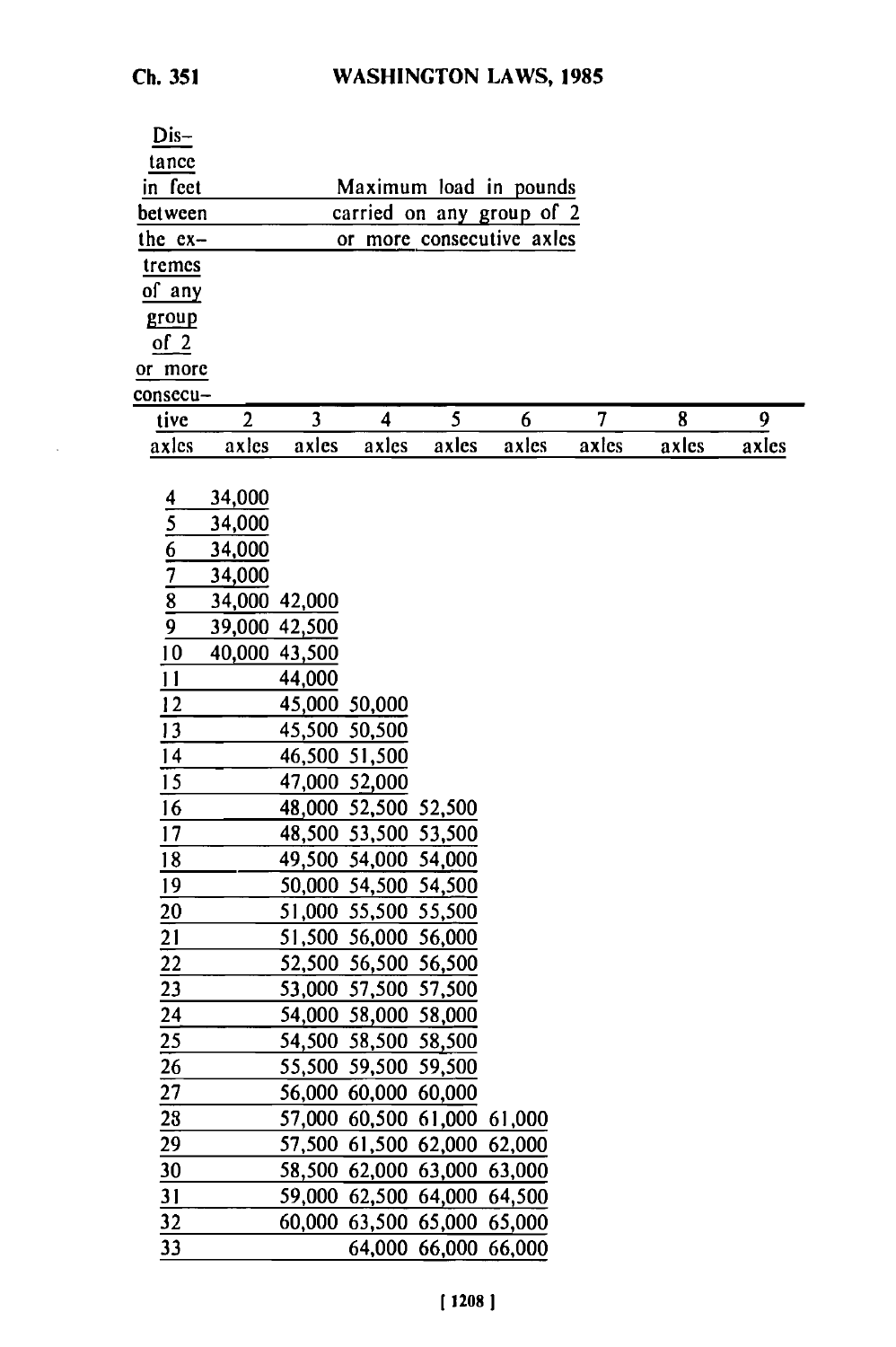| Dis-            |                |                         |                         |                      |                             |                |                |         |
|-----------------|----------------|-------------------------|-------------------------|----------------------|-----------------------------|----------------|----------------|---------|
| tance           |                |                         |                         |                      |                             |                |                |         |
| in feet         |                |                         |                         |                      | Maximum load in pounds      |                |                |         |
| between         |                |                         |                         |                      | carried on any group of 2   |                |                |         |
| the $ex-$       |                |                         |                         |                      | or more consecutive axles   |                |                |         |
| tremes          |                |                         |                         |                      |                             |                |                |         |
| of any          |                |                         |                         |                      |                             |                |                |         |
| group           |                |                         |                         |                      |                             |                |                |         |
| of 2            |                |                         |                         |                      |                             |                |                |         |
| or more         |                |                         |                         |                      |                             |                |                |         |
| consecu-        |                |                         |                         |                      |                             |                |                |         |
| tive            | $\overline{2}$ | $\overline{\mathbf{3}}$ | $\overline{\mathbf{4}}$ | 5                    | 6                           | $\overline{7}$ | 8              | 9       |
| axles           | axles          | axles                   | axles                   | axles                | axles                       | axles          | axles          | axles   |
|                 |                |                         |                         |                      |                             |                |                |         |
| $\frac{34}{5}$  |                |                         |                         | 64,500 67,000 67,000 |                             |                |                |         |
| $\frac{35}{2}$  |                |                         |                         | 65,500 68,000 68,000 |                             |                |                |         |
| $\overline{36}$ |                |                         |                         | 66,000 69,500 69,500 |                             |                |                |         |
| $\overline{37}$ |                |                         |                         | 66,500 70,500 70,500 |                             |                |                |         |
| 38              |                |                         |                         | 67,500 72,000 72,000 |                             |                |                |         |
| 39              |                |                         |                         | 68,000 72,500 72,500 |                             |                |                |         |
| 40              |                |                         |                         | 68,500 73,000 73,000 |                             |                |                |         |
| 41              |                |                         |                         | 69,500 73,500 73,500 |                             |                |                |         |
| 42              |                |                         |                         | 70,000 74,000 74,000 |                             |                |                |         |
| 43              |                |                         |                         | 70,500 75,000 75,000 |                             |                |                |         |
| $\overline{44}$ |                |                         |                         | 71,500 75,500 75,500 |                             |                |                |         |
| 45              |                |                         |                         | 72,000 76,000 76,000 |                             |                |                |         |
| 46              |                |                         |                         |                      | 72,500 76,500 80,000        | 80,000         |                |         |
| 47              |                |                         |                         |                      | 73,500 77,000 81,000        | 81,000         |                |         |
| 48              |                |                         |                         |                      | 74,000 78,000 82,000        | 82,000         |                |         |
| 49              |                |                         |                         |                      | 74,500 78,500 83,000        | 83,000         |                |         |
| 50              |                |                         |                         |                      | 75,500 79,000 84,000        | 84,000         |                |         |
| <u>51</u>       |                |                         |                         | 76,000 80,000 84,500 |                             | 85,000         |                |         |
| 52              |                |                         |                         | 76,500 80,500 85,000 |                             | 86,000         |                |         |
| 53              |                |                         |                         |                      | 77,500 81,000 86,000 87,000 |                |                |         |
| 54              |                |                         |                         |                      | 78,000 81,500 86,500        | 88,000         | 91,000         | 91,000  |
| 55              |                |                         |                         | 78,500 82,500 87,000 |                             | 89,000         | 92,000         | 92,000  |
| 56              |                |                         |                         | 79,500 83,000 87,500 |                             | 90,000         | 93,000         | 93,000  |
| 57              |                |                         |                         | 80,000 83,500 88,000 |                             | 91,000         | 94,000         | 94,000  |
| 58              |                |                         |                         | 84,000 89,000        |                             | 92,000         | 95,000         | 95,000  |
| 59              |                |                         |                         | 85,000 89,500        |                             | 93,500         | 96,000         | 96,000  |
| 60              |                |                         |                         | 85,500 90,000        |                             | 95,000         | 97,000         | 97,000  |
| 61              |                |                         |                         | 86,000 90,500        |                             | 95,500         | 98,000         | 98,000  |
| 62              |                |                         |                         | 87,000 91,000        |                             | 96,000         | 99,000         | 99,000  |
| 63              |                |                         |                         | 87,500 92,000        |                             |                | 97,000 100,000 | 100,000 |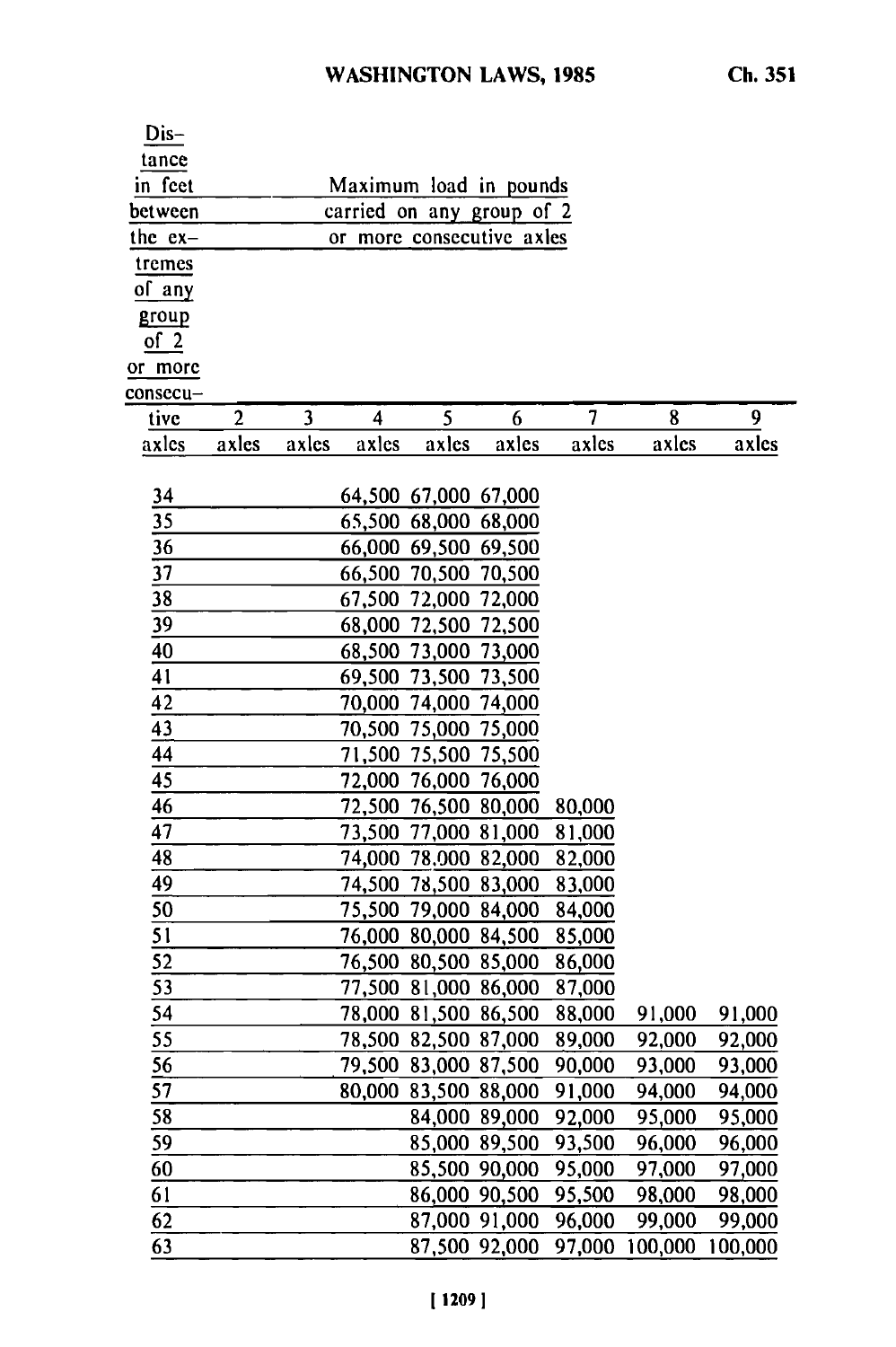**Dis-**

| Dis–      |                           |       |       |       |               |        |                                       |         |  |  |  |
|-----------|---------------------------|-------|-------|-------|---------------|--------|---------------------------------------|---------|--|--|--|
| tance     |                           |       |       |       |               |        |                                       |         |  |  |  |
| in feet   | Maximum load in pounds    |       |       |       |               |        |                                       |         |  |  |  |
| between   | carried on any group of 2 |       |       |       |               |        |                                       |         |  |  |  |
| the $ex-$ | or more consecutive axles |       |       |       |               |        |                                       |         |  |  |  |
| tremes    |                           |       |       |       |               |        |                                       |         |  |  |  |
| of any    |                           |       |       |       |               |        |                                       |         |  |  |  |
| group     |                           |       |       |       |               |        |                                       |         |  |  |  |
| of $2$    |                           |       |       |       |               |        |                                       |         |  |  |  |
| or more   |                           |       |       |       |               |        |                                       |         |  |  |  |
| consecu—  |                           |       |       |       |               |        |                                       |         |  |  |  |
| tive      | 2                         | 3     | 4     | 5     | 6             | 7      | 8                                     | 9       |  |  |  |
| axles     | axles                     | axles | axles | axles | axles         | axles  | axles                                 | axles   |  |  |  |
|           |                           |       |       |       |               |        |                                       |         |  |  |  |
| 64        |                           |       |       |       | 88,000 92,500 |        | 97,500 101,000 101,000                |         |  |  |  |
| 65        |                           |       |       |       | 88,500 93,000 |        | 98,000 102,000                        | 102,000 |  |  |  |
| 66        |                           |       |       |       | 89,500 93,500 |        | 98,500 103,000                        | 103,000 |  |  |  |
| 67        |                           |       |       |       | 90,000 94,000 | 99,000 | 104,000                               | 104,000 |  |  |  |
| 68        |                           |       |       |       | 90,500 95,000 |        | 99,500 105,000 105,000                |         |  |  |  |
| 69        |                           |       |       |       |               |        | 91,000 95,500 100,000 105,500 105,500 |         |  |  |  |
| 70        |                           |       |       |       |               |        | 92,000 96,000 101,000 105,500 105,500 |         |  |  |  |

When inches are involved: Under six inches take lower, six inches or over take higher. The maximum load on any axle in any group of axles shall not exceed 1.2 times the load given in the above table divided by the number of axles in that group, and shall not exceed the single axle or tandem axle allowance as set forth elsewhere. For considering the number of axles in a group, the front axle of a unit supplying motive power need not be included in the axle group.

The maximum axle and gross weights specified in this section are subject to the braking requirements set up for the service brakes upon any motor vehicle or combination of vehicles as provided by law.

It is unlawful to operate upon the public highways any single unit vehicle, supported upon three axles or more with a gross weight including load in excess of forty thousand pounds or any combination of vehicles having a gross weight in excess of eighty thousand pounds without first obtaining an additional tonnage permit as provided for in RCW 46.44.095: PROVIDED, That when a combination of vehicles has purchased license tonnage in excess of seventy-two thousand pounds as provided by RCW 46.16.070, such excess license tonnage may be applied to the power unit subject to limitations of RCW 46.44.042 and this section when such vehicle is operated without a trailer.

It is unlawful to operate any vehicle upon the public highways equipped with two axles spaced less than seven feet apart, unless the two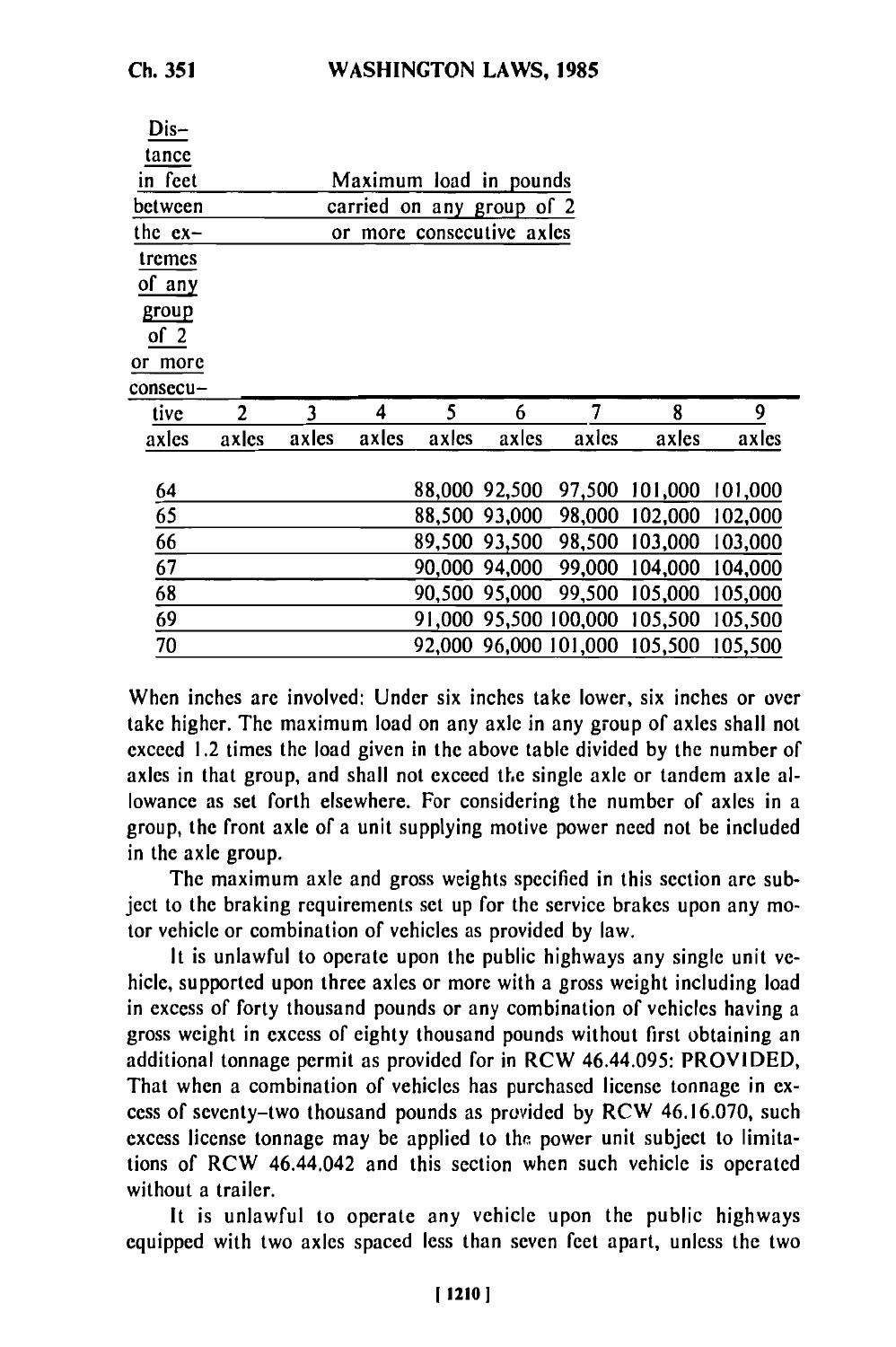axles are so constructed and mounted in such a manner as to provide oscillation between the two axles and that either one of the two axles will not at any one time carry more than the maximum gross weight allowed for one axle specified in this section.

Notwithstanding anything contained herein, a vehicle or combination of vehicles in operation on January 4, 1975, may operate upon the public highways of this state, including the interstate system within the meaning of section 127 of Title 23, United States Code, with an overall gross weight upon a group of two consecutive sets of dual axles which was lawful in this state under the laws, regulations and procedures in effect in this state on January 4, 1975.

Sec. 4. Section 46.44.042, chapter 12, Laws of 1961 as amended by section 10, chapter 64, Laws of 1975-'76 2nd ex. sess. and RCW 46.44.042 are each amended to read as follows:

Subject to the maximum gross weights specified in RCW 46.44.041, it is unlawful to operate any vehicle upon the public highways with a gross weight, including load, upon any tire concentrated upon the surface of the highway in excess of ((five)) six hundred ((fifty)) pounds per inch width of such tire( $(\frac{1}{1} \cdot \text{up to a maximum width of twelve inches, and for a tire having a$ width of twelve inches or more there shall be allowed a twenty percent tol- $\frac{1}{2}$  erance above five hundred fifty pounds per inch width of such tire). For the purpose of this section, the width of tire in case of solid rubber or hollow center cushion tires, so long as the use thereof may be permitted by the law, shall be measured between the flanges of the rim. For the purpose of this section, the width of tires in case of pneumatic tires shall be the maximum overall normal inflated width as stipulated by the manufacturer when inflated to the pressure specified and without load thereon.

Sec. 5. Section 2, chapter 137, Laws of 1965 as last amended by section 3, chapter 278, Laws of 1983 and RCW 46.44.0941 are each amended to read as follows:

The following fees, in addition to the regular license and tonnage fees, shall be paid for all movements under special permit made upon state highways. All funds collected shall be forwarded to the state treasury and shall be deposited in the motor vehicle fund:

| All overlegal loads, except overweight, single        |  |
|-------------------------------------------------------|--|
| Continuous operation of overlegal loads having        |  |
| either overwidth or overheight features               |  |
| only, for a period not to exceed thirty days \$ 20.00 |  |
| Continuous operations of overlegal loads having       |  |
| overlength features only, for a period not            |  |
|                                                       |  |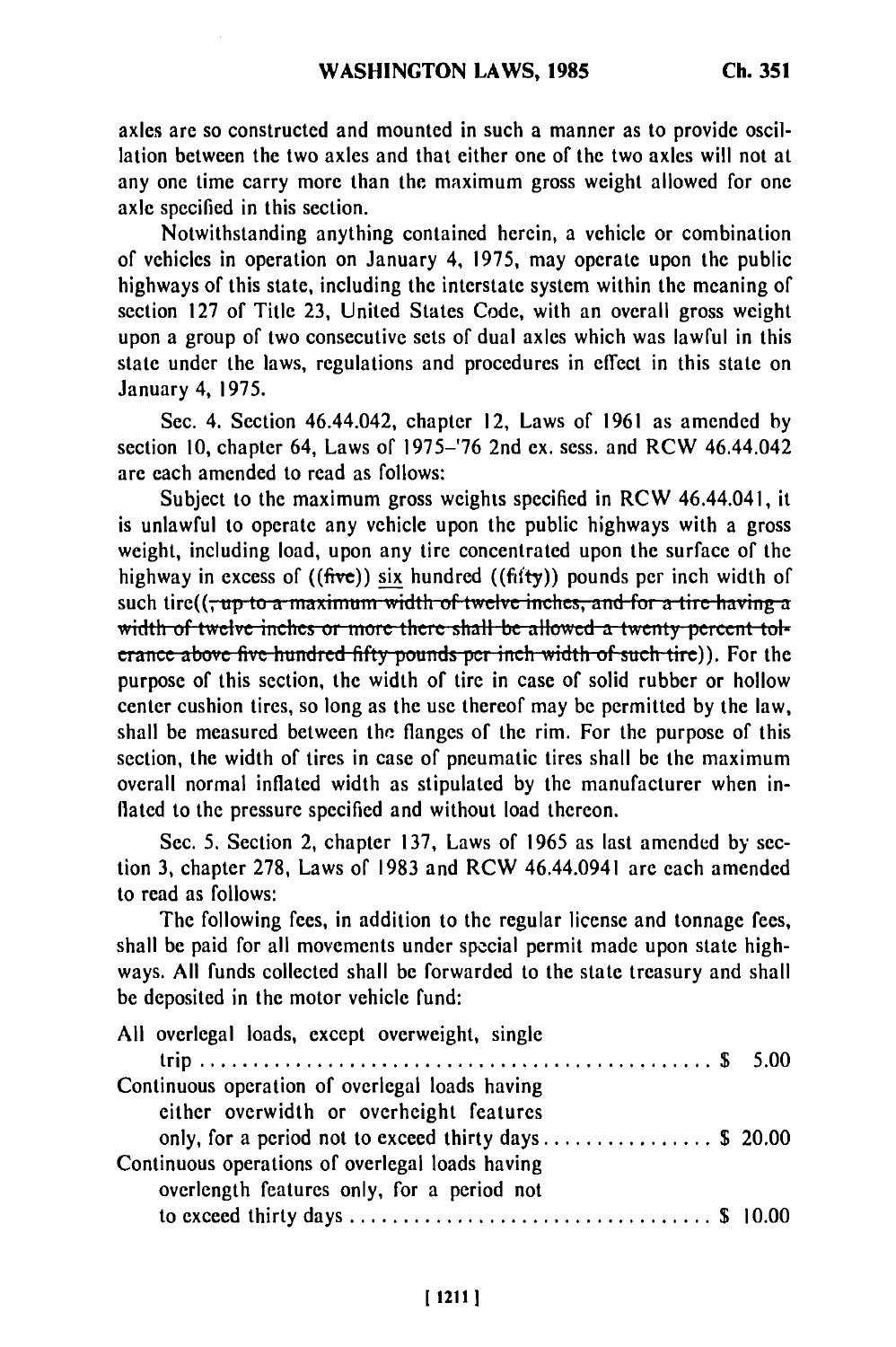Ch. 351

| Continuous operation of a combination of vehi-                                                       |
|------------------------------------------------------------------------------------------------------|
| cles having one trailing unit that exceeds                                                           |
| forty-eight feet and is not more than fifty-                                                         |
| six feet in length, for a period of one year $\ldots$ \$100.00                                       |
| Continuous operation of a combination of vehi-                                                       |
| cles having two trailing units which to-                                                             |
| gether exceed ((fifty-nine)) sixty feet and                                                          |
| are not more than sixty-eight feet in                                                                |
| length, for a period of one year $\ldots$ \$100.00                                                   |
| ((Continuous operation of a truck and trailer                                                        |
| not to exceed seventy-five feet overall                                                              |
| length that may contain a permanent                                                                  |
| structure vehicle not in excess of forty=                                                            |
| eight feet, for a period of one year $\ldots \ldots \ldots \ldots \ldots$ $\ldots \ldots$ \$ 60.00)) |
| Continuous operation of a three-axle fixed load                                                      |
| vehicle having less than 65,000 pounds                                                               |
| gross weight, for a period not to exceed                                                             |
|                                                                                                      |
| Continuous operation of overlegal loads having                                                       |
| nonreducible features not to exceed eighty-                                                          |
| five feet in length and fourteen feet in                                                             |
|                                                                                                      |
| Continuous operation of farm implements under a permit issued as                                     |
| authorized by RCW 46.44.140 by:                                                                      |
| (1) Farmers in the course of farming activities, for any three-                                      |
|                                                                                                      |
| (2) Farmers in the course of farming activities, for a period not                                    |
|                                                                                                      |
| (3) Persons engaged in the business of the sale, repair, or                                          |
| maintenance of such farm implements, for any three-month                                             |
|                                                                                                      |
| (4) Persons engaged in the business of the sale, repair, or                                          |
| maintenance of such farm implements, for a period not to                                             |
|                                                                                                      |
|                                                                                                      |

.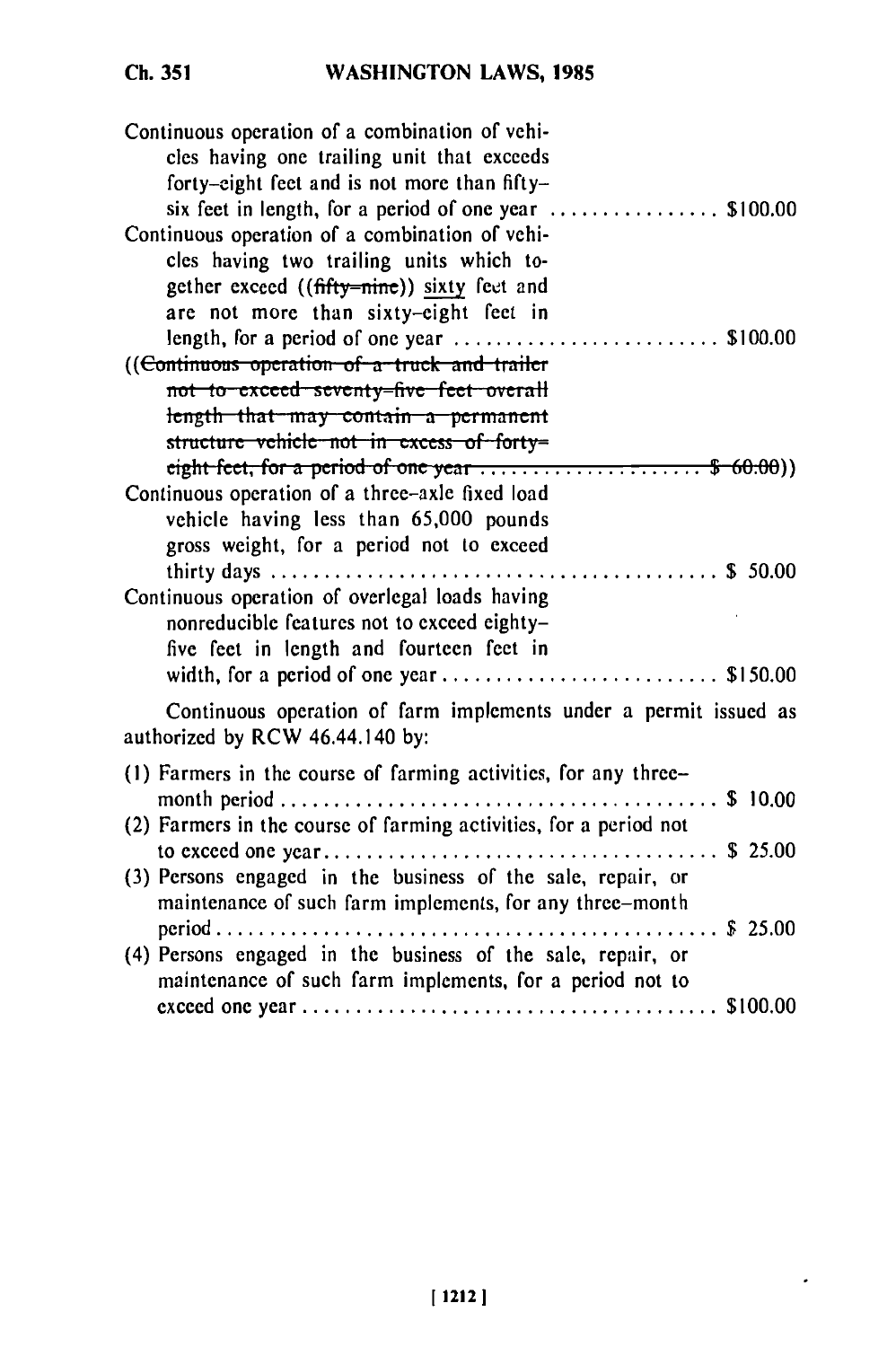Overweight Fee Schedule

| Weight over total registered          |          |
|---------------------------------------|----------|
| gross weight plus additional          |          |
| gross weight purchased under          |          |
| RCW 46.44.095 or                      |          |
|                                       |          |
| 46.44.047, or any                     | Fee per  |
| other statute authorizing the state   | mile on  |
| department of transportation to issue | state    |
| annual overweight permits.            | highways |
|                                       | .05      |
|                                       | .10      |
|                                       | .15      |
|                                       | .25      |
|                                       | .35      |
|                                       | .45      |
|                                       | .60      |
|                                       | .75      |
|                                       | .90      |
|                                       | 1.05     |
|                                       | 1.20     |
|                                       | 1.45     |
|                                       | 1.70     |
|                                       | 2.00     |

PROVIDED: (1) The minimum fee for any overweight permit shall be \$5.00, (2) the fee for issuance of a duplicate permit shall be \$5.00, (3) when computing overweight fees that result in an amount less than even dollars the fee shall be carried to the next full dollar if fifty cents or over and shall be reduced to the next full dollar if forty-nine cents or under.

Sec. 6. Section 23, chapter 64, Laws of 1975-'76 2nd ex. sess. as last amended by section 327, chapter 258, Laws of 1984 and RCW 46.44.105 are each amended to read as follows:

(1) Violation of any of the provisions of RCW 46.44.042, 46.44.047, 46.44.090, 46.44.091, 46.44.095, and 46.44.041, or failure to obtain a permit as provided by RCW 46.44.090 and 46.44.095, or misrepresentation of the size or weight of any load or failure to follow the requirements and conditions of a permit issued hereunder is a traffic infraction, and upon the first finding thereof shall be assessed a basic penalty of not less than fifty dollars; and upon a second finding thereof shall be assessed a basic penalty of not less than seventy-five dollars; and upon a third *or* subsequent finding shall be assessed a basic penalty of not less than one hundred dollars.

(2) In addition to the penalties imposed in subsection (I) of this section, any person violating RCW 46.44.042, 46.44.047, 46.44.090, 46.44.091,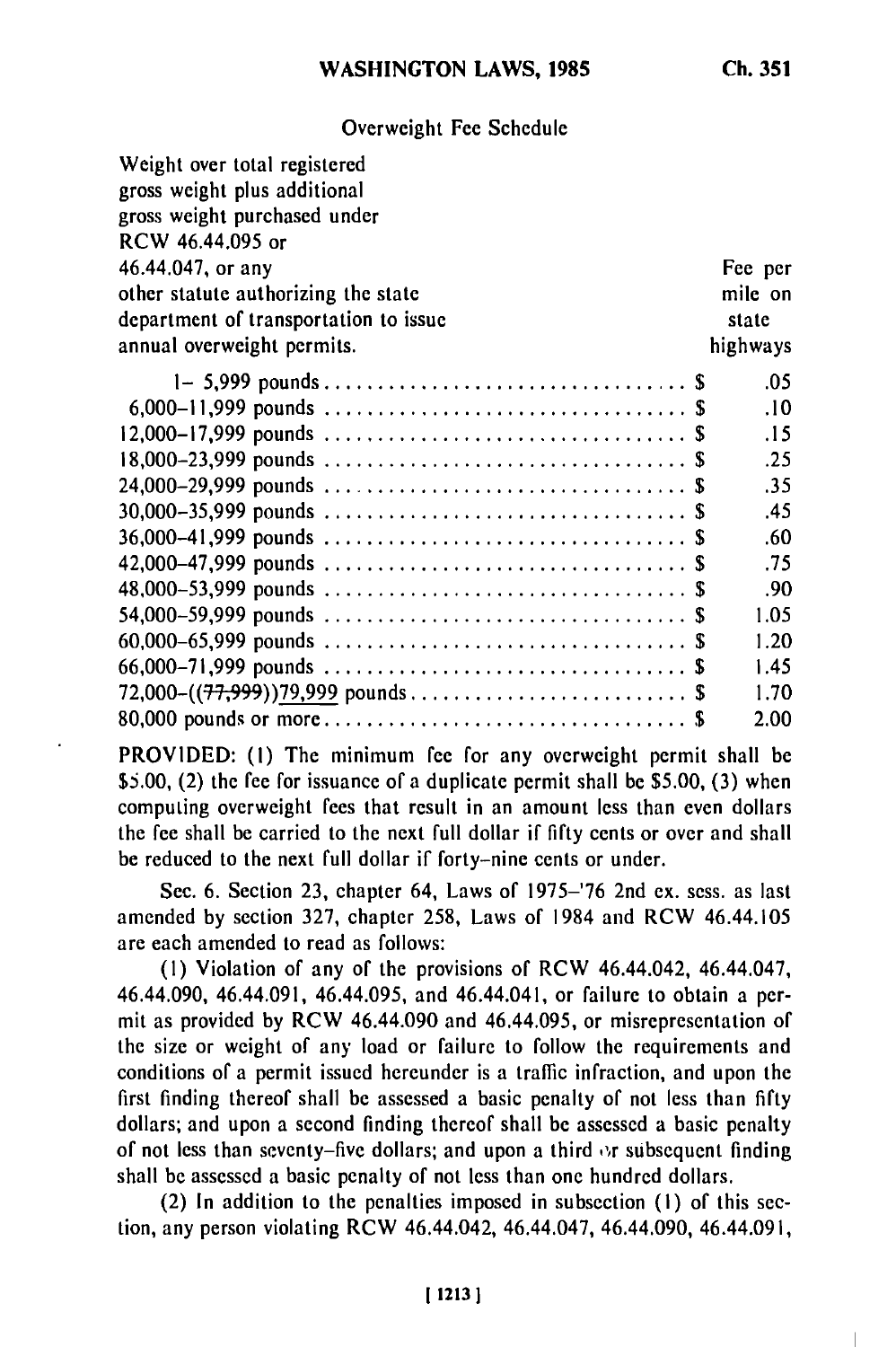46.44.095, or 46.44.041 shall be assessed three cents for each pound of excess weight. Upon a first violation in any calendar year, the court may suspend the penalty for five hundred pounds of excess weight for each axle on any vehicle or combination of vehicles, not to exceed a two thousand pound suspension. In no case may the basic penalty assessed in subsection (I) of this section be suspended.

(3) Whenever any vehicle or combination of vehicles is involved in two violations of RCW 46.44.042, 46.44.047, 46.44.090, 46.44.091, 46.44.095, or 46.44.041 during any twelve-month period, the court may suspend the certificate of license registration of the vehicle or combination of vehicles for not less than thirty days. Upon a third or succeeding violation in any twelve-month period, the court shall suspend the certificate of license registration for not less than thirty days. Whenever the certificate of license registration is suspended, the court shall secure such certificate and immediately forward the same to the director with information concerning the suspension.

(4) Any person found to have violated any posted limitations of a highway or section of highway shall be assessed a monetary penalty of not less than one hundred and fifty dollars, and the court shall in addition thereto upon second violation within a twelve-month period involving the same power unit, suspend the certificate of license registration for not less than thirty days.

(5) Any police officer is authorized to require the driver of any vehicle or combination of vehicles to stop and submit to a weighing either by means of a portable or stationary scale and may require that the vehicle be driven to the nearest public scale. Whenever a police officer, upon weighing a vehicle and load, determines that the weight is unlawful, the officer may require the driver to stop the vehicle in a suitable location and remain standing until such portion of the load is removed as may be necessary to reduce the gross weight of the vehicle to the limit permitted by law.

Any vehicle whose driver or owner represents that the vehicle is disabled or otherwise unable to proceed to a weighing location shall have its load sealed or otherwise marked by any police officer. The owner or driver shall be directed that upon completion of repairs, the vehicle shall submit to weighing with the load and markings and/or seal intact and undisturbed. Failure to report for weighing, appearing for weighing with the seal broken or the markings disturbed, or removal of any cargo prior to weighing is unlawful. Any person so convicted shall be fined five hundred dollars, and in addition the certificate of license registration shall be suspended for not less than thirty days.

(6) Any other provision of law to the contrary notwithstanding,  $((i$ tustice)) district courts having venue have concurrent jurisdiction with the superior courts for the imposition of any penalties authorized under this section.